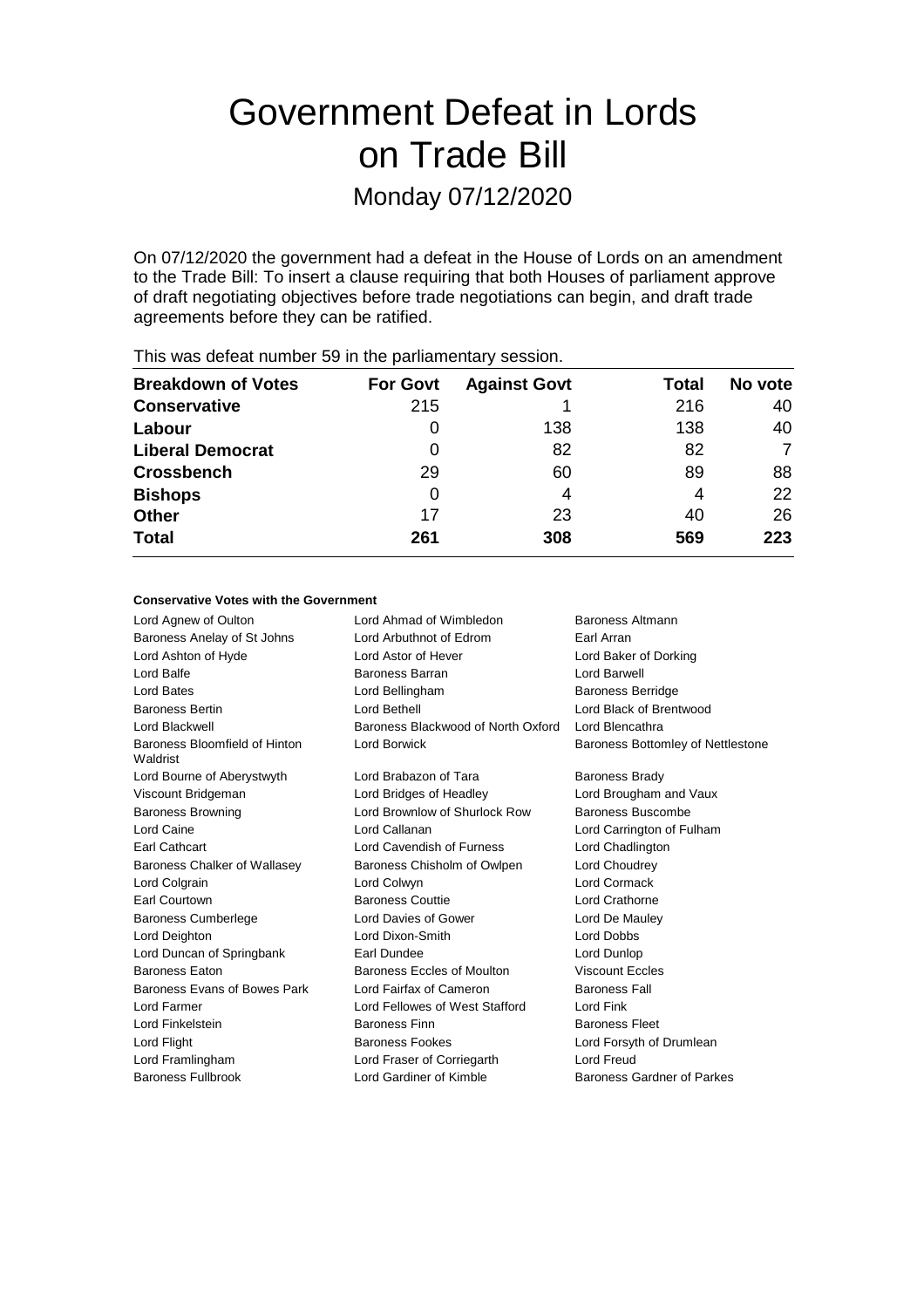Lord Garnier Lord Geddes Lord Glenarthur Lord Glendonbrook Lord Gold<br>
Lord Gold Baroness Goldie<br>
Lord Goldsmith of Richmond Park Lord Goodlad Lord Grade of Ya Lord Goldsmith of Richmond Park Lord Goodlad Lord Grade of Yarmouth Lord Greenhalgh Lord Grimstone of Boscobel Viscount Hailsham Lord Hamilton of Epsom Lord Hammond of Runnymede Lord Haselhurst Lord Hayward Lord Henley Lord Herbert of South Downs Lord Hill of Oareford Lord Hodgson of Astley Abbotts Baroness Hodgson of Abinger Lord Holmes of Richmond Baroness Hooper Correct Lord Horam Lord Howard of Rising Lord Howard of Lympne Earl Howe Lord Howell of Guildford Lord Hunt of Wirral Lord James of Blackheath Baroness Jenkin of Kennington Lord Johnson of Marylebone Lord Jopling Lord Keen of Elie **Lord King of Bridgwater** Lord Kirkham Lord Kirkhope of Harrogate Lord Lamont of Lerwick Lord Lancaster of Kimbolton Lord Lang of Monkton Lord Lansley Lord Leigh of Hurley Lord Lexden **Lord Lindsay** Lord Lilley **Communication** Lord Lilley **Earl Lindsay** Lord Lingfield **Earl Liverpool** Earl Liverpool Marquess of Lothian Lord Lucas Lord Mackay of Clashfern Lord Mancroft Baroness Manzoor Lord Marland Lord Marlesford Lord Maude of Horsham Lord McColl of Dulwich Lord McInnes of Kilwinning Lord McLoughlin **Lord Mendoza Baroness Meyer** Duke of Montrose Baroness Morgan of Cotes Baroness Morris of Bolton Baroness Morrissey **Lord Moylan** Lord Moylan Lord Moynihan Lord Naseby **Lord Nash Baroness Neville-Jones** Lord Nash Baroness Neville-Jones Baroness Neville-Rolfe **Baroness Newlove** Baroness Newlove **Baroness Nicholson of Winterbourne** Baroness Noakes Lord Norton of Louth Lord O'Shaughnessy Lord Parkinson of Whitley Bay Baroness Penn **Lord Pickles** Baroness Pidding Lord Polak Lord Popat Lord Price Lord Rana Lord Randall of Uxbridge Lord Reay Baroness Redfern Lord Ribeiro Lord Risby Lord Robathan Lord Rose of Monewden Lord Rotherwick Lord Saatchi Baroness Sanderson of Welton Lord Sarfraz **Lord Sassoon** Baroness Sater Baroness Scott of Bybrook Baroness Seccombe Lord Selkirk of Douglas Baroness Shackleton of Belgravia Lord Sharpe of Epsom Lord Sheikh Lord Sherbourne of Didsbury **Baroness Shields Lord Shinkwin** Earl Shrewsbury **Example 20** Lord Smith of Hindhead Baroness Stedman-Scott Lord Sterling of Plaistow Lord Stewart of Dirleton Lord Strathclyde Baroness Stroud **Baroness Sugg Lord Suri** Lord Taylor of Holbeach Lord Tebbit Lord Trefgarne Viscount Trenchard Lord True Lord Tugendhat Viscount Ullswater **Lord Vaizey of Didcot** Baroness Vere of Norbiton Baroness Verma Lord Wakeham Lord Waldegrave of North Hill Baroness Warsi Lord Wasserman Lord Wei Lord Wharton of Yarm Lord Whitby Lord Willetts Baroness Williams of Trafford Baroness Wyld Lord Young of Graffham Lord Young of Cookham Viscount Younger of Leckie

#### **Conservative Votes against the Government** Earl Caithness

#### **Labour Votes with the Government**

#### **Labour Votes against the Government**

Lord Adonis Lord Alli Baroness Amos Lord Anderson of Swansea Baroness Armstrong of Hill Top Lord Bach Lord Bassam of Brighton **Lord Berkeley Communist Baroness Billingham** Baroness Blower **Lord Blunkett** Lord Boateng Lord Boateng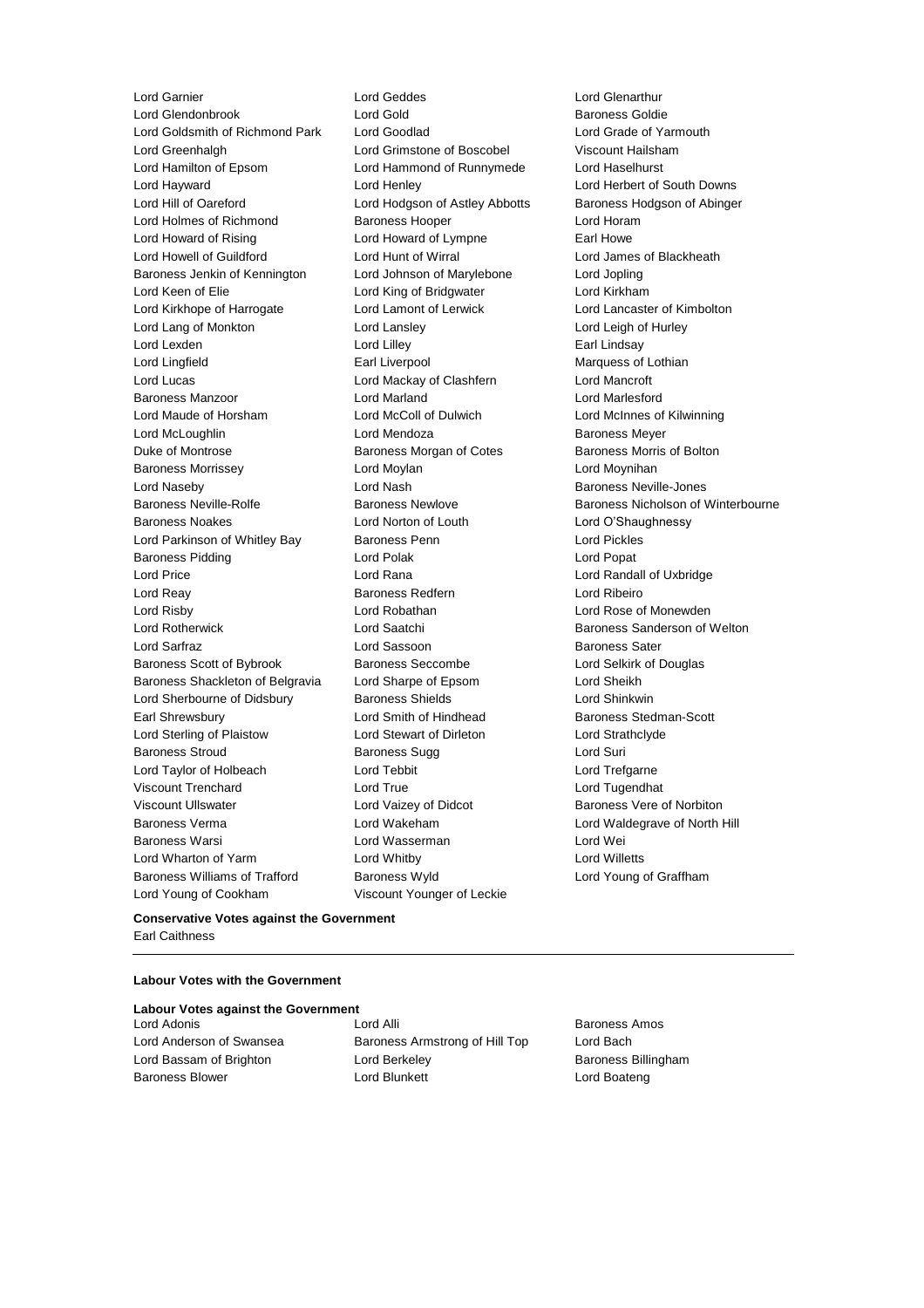Baroness Bryan of Partick Lord Campbell-Savours Lord Carter of Coles Baroness Chakrabarti Viscount Chandos Baroness Clark of Kilwinning Lord Clark of Windermere **Baroness Cohen of Pimlico** Lord Collins of Highbury Baroness Corston **Baroness Crawley Baroness Crawley** Lord Cunningham of Felling Lord Davidson of Glen Clova Lord Davies of Stamford Lord Davies of Brixton Baroness Donaghy Lord Donoughue Baroness Drake Lord Dubs Lord Eatwell Lord Elder Lord Evans of Watford Lord Falconer of Thoroton Lord Faulkner of Worcester Lord Filkin **Lord Foulkes of Cumnock** Baroness Gale Lord Giddens Lord Glasman Baroness Golding Lord Goldsmith Baroness Goudie Lord Grantchester Lord Griffiths of Burry Port Lord Grocott Lord Hain Viscount Hanworth Lord Harris of Haringey Lord Haskel Lord Haughey Lord Haworth Baroness Hayman of Ullock Baroness Hayter of Kentish Town Baroness Healy of Primrose Hill Lord Hendy Baroness Henig **Baroness Hilton of Eggardon** Lord Hollick Lord Howarth of Newport **Lord Hoyle** Lord Hoyle **Lord Hunt of Kings Heath** Lord Hutton of Furness **Baroness Jay of Paddington** Lord Jones Baroness Jones of Whitchurch Lord Jordan Lord Judd Lord Kennedy of Southwark Baroness Kennedy of The Shaws Lord Knight of Weymouth Baroness Lawrence of Clarendon Lord Lennie **Lord Levy** Lord Levy Baroness Liddell of Coatdyke Lord Liddle Lord Lipsey Baroness Lister of Burtersett Baroness Mallalieu Lord Mandelson Baroness Massey of Darwen Lord Maxton Lord McAvoy Lord McConnell of Glenscorrodale Baroness McDonagh Baroness McIntosh of Hudnall Lord McKenzie of Luton Lord McNicol of West Kilbride Lord Mitchell Lord Monks **Lord Morgan** Lord Morgan **Baroness Morris of Yardley** Lord Morris of Aberavon **Baroness Nye** Baroness Osamor Lord Parekh Baroness Pitkeathley Lord Prescott Baroness Primarolo Baroness Prosser Lord Puttnam Baroness Quin **Baroness Ramsay of Cartvale** Baroness Rebuck Lord Reid of Cardowan Lord Robertson of Port Ellen Lord Rooker Lord Rosser Lord Rowlands Baroness Royall of Blaisdon Lord Sawyer Baroness Sherlock Lord Sikka Baroness Smith of Basildon Baroness Smith of Gilmorehill Lord Snape Lord Stevenson of Balmacara **Baroness Taylor of Bolton** Baroness Thornton Lord Touhig **Lord Triesman** Lord Triesman **Lord Tunnicliffe** Lord Turnberg **Baroness Warwick of Undercliffe** Lord Watson of Invergowrie Lord Watts **Baroness Wheeler** Baroness Wheeler **Baroness Whitaker** Lord Whitty **Baroness Wilcox of Newport** Lord Wills Lord Wood of Anfield **Lord Woodley Baroness Young of Old Scone** 

Lord Bradley **Lord Bragg Lord Browne of Ladyton**<br>
Baroness Brvan of Partick **Lord Campbell-Savours** Lord Carter of Coles

#### **Liberal Democrat Votes with the Government**

#### **Liberal Democrat Votes against the Government**

| Lord Addington                                | Lord Alderdice                     | Lord Allan of Hallam           |
|-----------------------------------------------|------------------------------------|--------------------------------|
| Baroness Bakewell of Hardington<br>Mandeville | <b>Baroness Barker</b>             | Lord Beith                     |
| Baroness Benjamin                             | Baroness Bonham-Carter of Yarnbury | Baroness Bowles of Berkhamsted |
| Lord Bradshaw                                 | <b>Baroness Brinton</b>            | Lord Bruce of Bennachie        |
| Lord Burnett                                  | Baroness Burt of Solihull          | Lord Campbell of Pittenweem    |
| Lord Chidgey                                  | Lord Clement-Jones                 | <b>Lord Cotter</b>             |
| Lord Dholakia                                 | <b>Baroness Doocey</b>             | <b>Baroness Featherstone</b>   |
| Lord Foster of Bath                           | Lord Fox                           | Baroness Garden of Frognal     |
| Lord German                                   | Lord Goddard of Stockport          | <b>Lord Greaves</b>            |
|                                               |                                    |                                |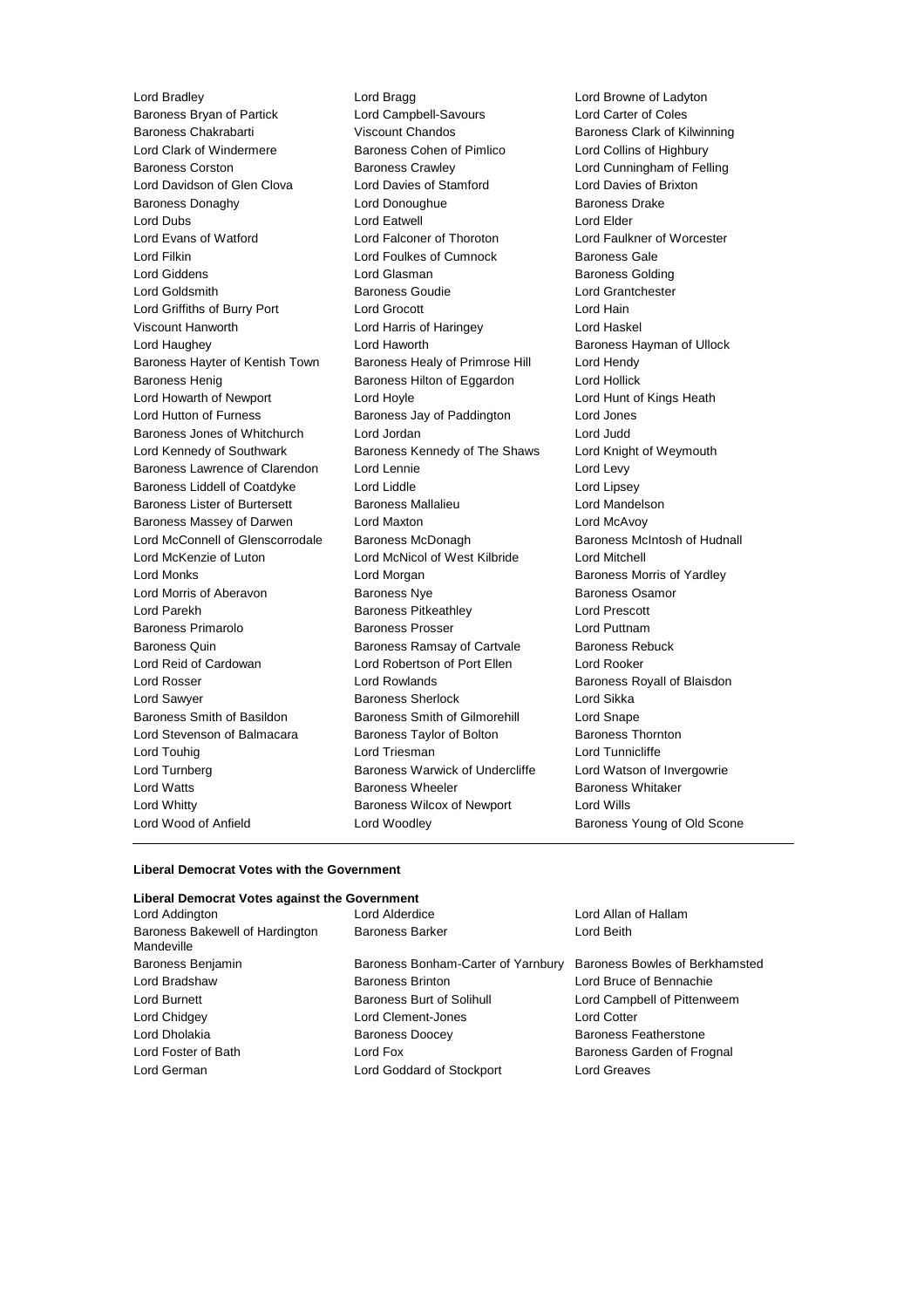Lord Palmer of Childs Hill Baroness Parminter Lord Wrigglesworth

- Baroness Grender Baroness Hamwee Baroness Harris of Richmond Baroness Humphreys Lord Hussain Baroness Hussein-Ece Baroness Janke Baroness Jolly Lord Jones of Cheltenham Baroness Kramer **Baroness Ludford Lord Marks of Henley-on-Thames Baroness Ludford Lord Marks of Henley-on-Thames** Lord McNally Baroness Miller of Chilthorne Domer Lord Newby Baroness Northover **Lord Cates** Lord Dates **Lord Dates** Lord Paddick<br>
Lord Palmer of Childs Hill **Baroness Parminter** Baroness Pinnock Lord Purvis of Tweed Baroness Randerson Lord Razzall Lord Redesdale Lord Rennard Lord Roberts of Llandudno Baroness Scott of Needham Market Lord Scriven Lord Charless Scott of Needham Market Lord Scriven Baroness Sheehan **Lord Shipley Baroness Smith of Newnham** Lord Stephen Lord Stoneham of Droxford Lord Storey Lord Strasburger Lord Stunell Baroness Suttie Lord Taverne Lord Taylor of Goss Moor Lord Teverson Lord Thomas of Gresford Baroness Thomas of Winchester Baroness Thornhill Viscount Thurso **Communist Constructs** Lord Tope **Baroness Tyler of Enfield** Lord Tyler Lord Verjee Lord Wallace of Tankerness Lord Wallace of Saltaire **Baroness Walmsley Communist Cord Willis of Knaresborough** 
	-

#### **Crossbench Votes with the Government**

Lord Trevethin and Oaksey Lord Woolf

### **Crossbench Votes against the Government**

- Lord Berkeley of Knighton Lord Best Lord Bichard Baroness Boycott **Baroness** Boycott **Lord Broers Baroness Brown of Cambridge** Baroness Bull Lord Butler of Brockwell Baroness Butler-Sloss Lord Cameron of Dillington Baroness Campbell of Surbiton Lord Carlile of Berriew Earl Clancarty Baroness Clark of Calton Viscount Colville of Culross Baroness Coussins **Lord Crisp** Lord Crisp **Lord Curry of Kirkharle** Baroness D'Souza **Baroness Finlay of Llandaff** Lord Freyberg Baroness Grey-Thompson Lord Hannay of Chiswick Lord Harries of Pentregarth Baroness Hayman **Baroness Hollins** Baroness Hollins **Lord Hope of Craighead** Lord Janvrin Lord Jay of Ewelme Lord Kerr of Kinlochard Lord Kerslake Lord Lisvane Lord Loomba Lord Low of Dalston Baroness Masham of Ilton Baroness Meacher Baroness Morgan of Drefelin Baroness Murphy Baroness Neuberger Baroness O'Neill of Bengarve Lord Pannick Cord Patel Baroness Prashar Lord Ramsbotham Lord Rees of Ludlow Lord Ricketts **Baroness Shafik Baroness Shafik** Duke of Somerset Lord Stern of Brentford Baroness Stern Lord Trees Lord Vaux of Harrowden **Lord Walker of Aldringham** Baroness Watkins of Tavistock Viscount Waverley Baroness Worthington Baroness Young of Hornsey
- Lord Bird Lord Brown of Eaton-under-Heywood Lord Carey of Clifton Lord Carrington Earl Cork and Orrery Lord Craig of Radley Viscount Craigavon Lord Cromwell Lord Dannatt Baroness Deech **Lord Eames** Earl Erroll Earl Erroll Baroness Falkner of Margravine Lord Field of Birkenhead Lord Greenway Baroness Hogg **Lord Kakkar** Lord Kakkar **Lord Kilclooney** Lord Laming **Lord Mawson** Lord Mawson **Baroness O'Loan** Lord Powell of Bayswater Lord Ravensdale Lord Rowe-Beddoe Lord St John of Bletso Lord Stirrup Lord Thurlow

Lord Aberdare Lord Alton of Liverpool Lord Anderson of Ipswich

**Bishop Votes with the Government**